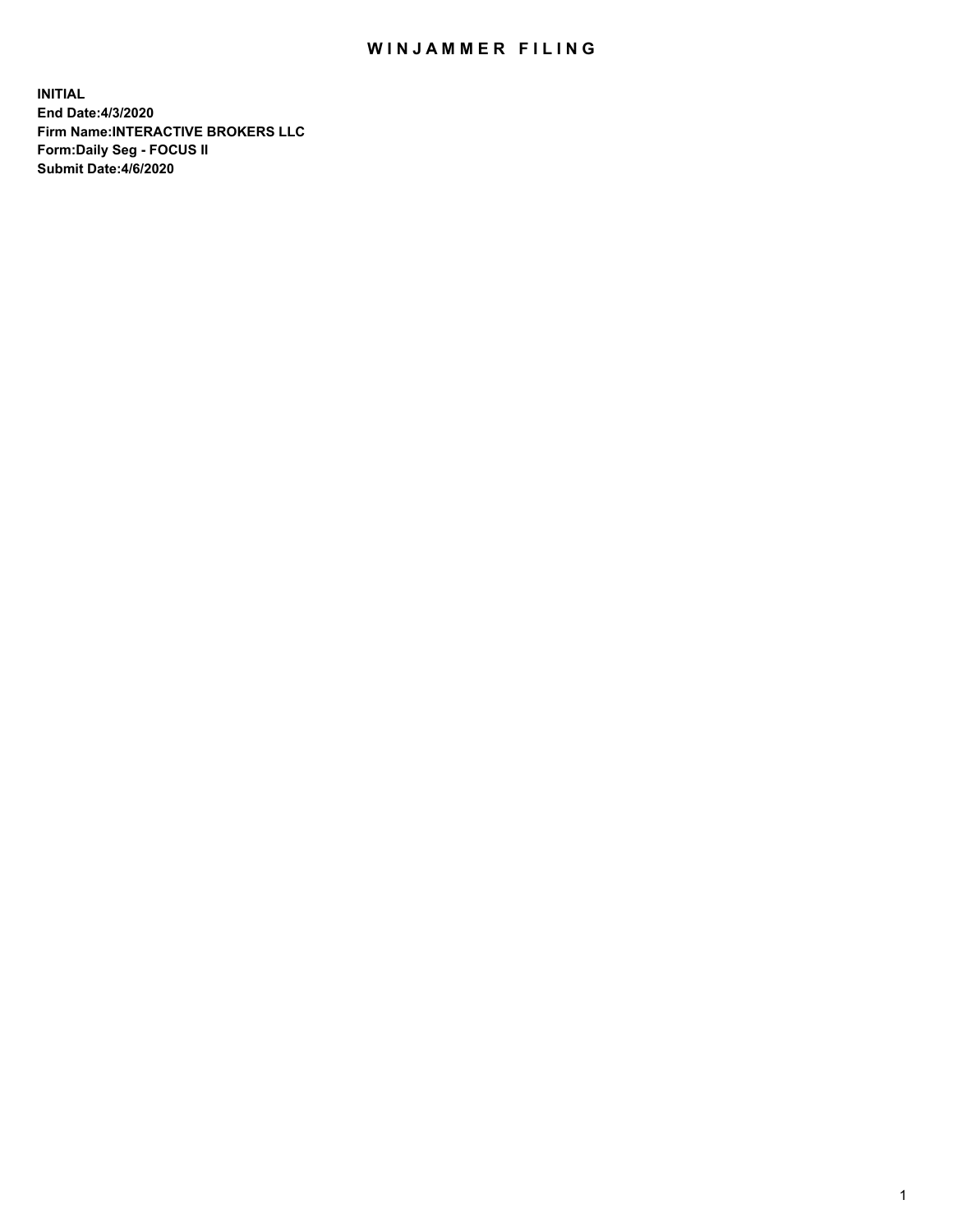**INITIAL End Date:4/3/2020 Firm Name:INTERACTIVE BROKERS LLC Form:Daily Seg - FOCUS II Submit Date:4/6/2020 Daily Segregation - Cover Page**

| Name of Company                                                                                                                                                                                                                                                                                                                | <b>INTERACTIVE BROKERS LLC</b>                                                                  |
|--------------------------------------------------------------------------------------------------------------------------------------------------------------------------------------------------------------------------------------------------------------------------------------------------------------------------------|-------------------------------------------------------------------------------------------------|
| <b>Contact Name</b>                                                                                                                                                                                                                                                                                                            | <b>James Menicucci</b>                                                                          |
| <b>Contact Phone Number</b>                                                                                                                                                                                                                                                                                                    | 203-618-8085                                                                                    |
| <b>Contact Email Address</b>                                                                                                                                                                                                                                                                                                   | jmenicucci@interactivebrokers.c<br>om                                                           |
| FCM's Customer Segregated Funds Residual Interest Target (choose one):<br>a. Minimum dollar amount: ; or<br>b. Minimum percentage of customer segregated funds required:% ; or<br>c. Dollar amount range between: and; or<br>d. Percentage range of customer segregated funds required between: % and %.                       | $\overline{\mathbf{0}}$<br>$\overline{\mathbf{0}}$<br>155,000,000 245,000,000<br>0 <sub>0</sub> |
| FCM's Customer Secured Amount Funds Residual Interest Target (choose one):<br>a. Minimum dollar amount: ; or<br>b. Minimum percentage of customer secured funds required:% ; or<br>c. Dollar amount range between: and; or<br>d. Percentage range of customer secured funds required between:% and%.                           | $\overline{\mathbf{0}}$<br>$\overline{\mathbf{0}}$<br>80,000,000 120,000,000<br>00              |
| FCM's Cleared Swaps Customer Collateral Residual Interest Target (choose one):<br>a. Minimum dollar amount: ; or<br>b. Minimum percentage of cleared swaps customer collateral required:% ; or<br>c. Dollar amount range between: and; or<br>d. Percentage range of cleared swaps customer collateral required between:% and%. | $\overline{\mathbf{0}}$<br>$\underline{\mathbf{0}}$<br>0 <sub>0</sub><br>0 <sub>0</sub>         |

Attach supporting documents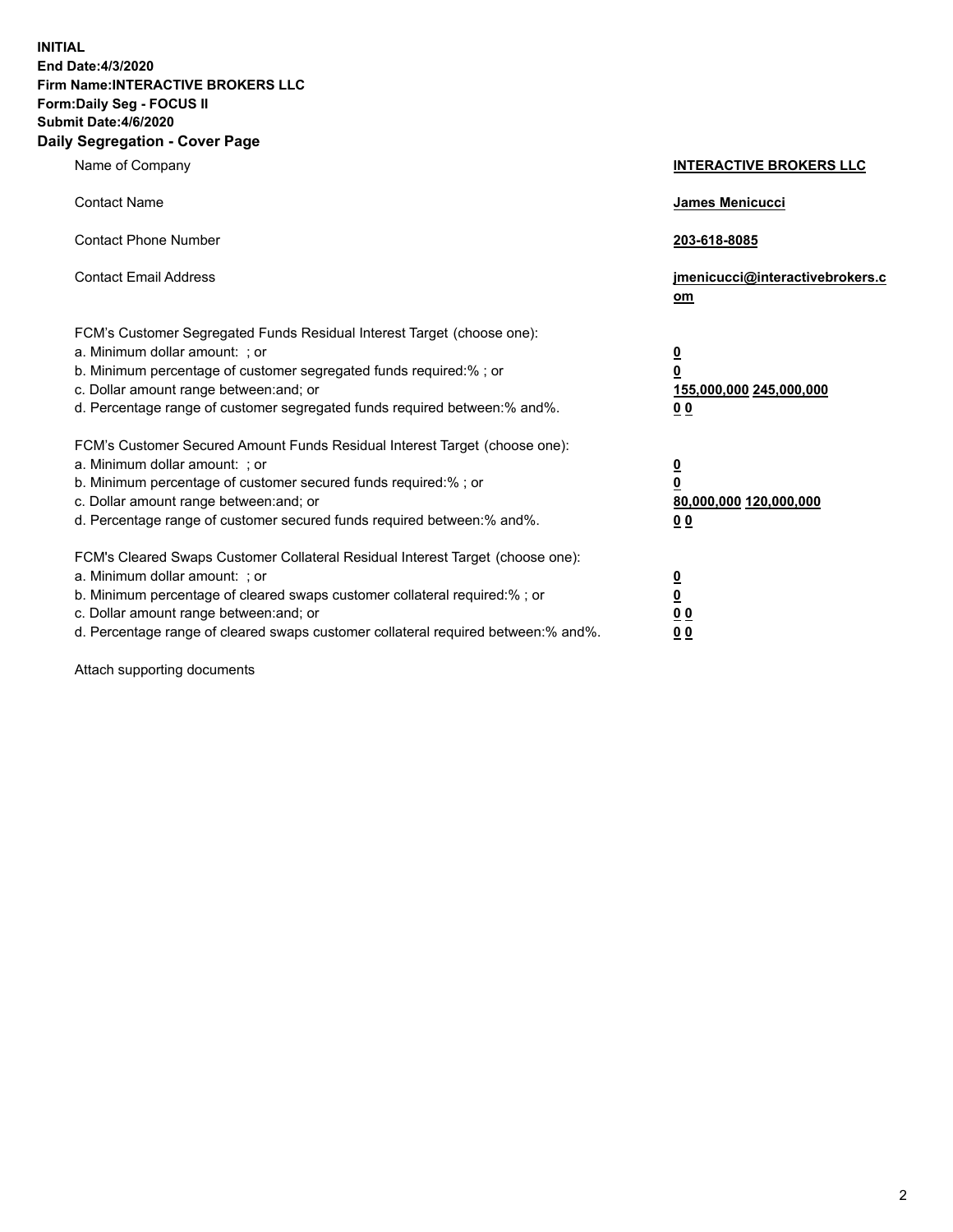## **INITIAL End Date:4/3/2020 Firm Name:INTERACTIVE BROKERS LLC Form:Daily Seg - FOCUS II Submit Date:4/6/2020 Daily Segregation - Secured Amounts**

|     | 2011, Ocgi ogation - Oceaned Anioania                                                       |                                                        |
|-----|---------------------------------------------------------------------------------------------|--------------------------------------------------------|
|     | Foreign Futures and Foreign Options Secured Amounts                                         |                                                        |
|     | Amount required to be set aside pursuant to law, rule or regulation of a foreign            | $0$ [7305]                                             |
|     | government or a rule of a self-regulatory organization authorized thereunder                |                                                        |
| 1.  | Net ledger balance - Foreign Futures and Foreign Option Trading - All Customers             |                                                        |
|     | A. Cash                                                                                     | 554, 311, 323 [7315]                                   |
|     | B. Securities (at market)                                                                   | $0$ [7317]                                             |
| 2.  | Net unrealized profit (loss) in open futures contracts traded on a foreign board of trade   | 1,194,531 [7325]                                       |
| 3.  | Exchange traded options                                                                     |                                                        |
|     | a. Market value of open option contracts purchased on a foreign board of trade              | 85,976 [7335]                                          |
|     | b. Market value of open contracts granted (sold) on a foreign board of trade                | -311,547 <sup>[7337]</sup>                             |
| 4.  | Net equity (deficit) (add lines 1. 2. and 3.)                                               | 555,280,283 [7345]                                     |
| 5.  | Account liquidating to a deficit and account with a debit balances - gross amount           | $6,212$ [7351]                                         |
|     | Less: amount offset by customer owned securities                                            | 0 [7352] 6,212 [7354]                                  |
| 6.  | Amount required to be set aside as the secured amount - Net Liquidating Equity              | 555,286,495 [7355]                                     |
|     | Method (add lines 4 and 5)                                                                  |                                                        |
| 7.  | Greater of amount required to be set aside pursuant to foreign jurisdiction (above) or line | 555,286,495 [7360]                                     |
|     | 6.                                                                                          |                                                        |
|     | FUNDS DEPOSITED IN SEPARATE REGULATION 30.7 ACCOUNTS                                        |                                                        |
| 1.  | Cash in banks                                                                               |                                                        |
|     | A. Banks located in the United States                                                       | 199,190,657 [7500]<br>0 [7520] 199,190,657 [7530]      |
| 2.  | B. Other banks qualified under Regulation 30.7<br>Securities                                |                                                        |
|     | A. In safekeeping with banks located in the United States                                   | 379,873,600 [7540]                                     |
|     | B. In safekeeping with other banks qualified under Regulation 30.7                          | 0 [7560] 379,873,600 [7570]                            |
| 3.  | Equities with registered futures commission merchants                                       |                                                        |
|     | A. Cash                                                                                     | $0$ [7580]                                             |
|     | <b>B.</b> Securities                                                                        | $0$ [7590]                                             |
|     | C. Unrealized gain (loss) on open futures contracts                                         | $0$ [7600]                                             |
|     | D. Value of long option contracts                                                           | $0$ [7610]                                             |
|     | E. Value of short option contracts                                                          | 0 [7615] 0 [7620]                                      |
| 4.  | Amounts held by clearing organizations of foreign boards of trade                           |                                                        |
|     | A. Cash                                                                                     | $0$ [7640]                                             |
|     | <b>B.</b> Securities                                                                        | $0$ [7650]                                             |
|     | C. Amount due to (from) clearing organization - daily variation                             | $0$ [7660]                                             |
|     | D. Value of long option contracts                                                           | $0$ [7670]                                             |
|     | E. Value of short option contracts                                                          | 0 [7675] 0 [7680]                                      |
| 5.  | Amounts held by members of foreign boards of trade                                          |                                                        |
|     | A. Cash                                                                                     | 104,508,193 [7700]                                     |
|     | <b>B.</b> Securities                                                                        | $0$ [7710]                                             |
|     | C. Unrealized gain (loss) on open futures contracts                                         | -856,106 [7720]                                        |
|     | D. Value of long option contracts                                                           | 85,976 [7730]                                          |
|     | E. Value of short option contracts                                                          | <mark>-311,547</mark> [7735] <u>103,426,516</u> [7740] |
| 6.  | Amounts with other depositories designated by a foreign board of trade                      | 0 [7760]                                               |
| 7.  | Segregated funds on hand                                                                    | $0$ [7765]                                             |
| 8.  | Total funds in separate section 30.7 accounts                                               | 682,490,773 [7770]                                     |
| 9.  | Excess (deficiency) Set Aside for Secured Amount (subtract line 7 Secured Statement         | 127,204,278 [7380]                                     |
|     | Page 1 from Line 8)                                                                         |                                                        |
| 10. | Management Target Amount for Excess funds in separate section 30.7 accounts                 | 80,000,000 [7780]                                      |
| 11. | Excess (deficiency) funds in separate 30.7 accounts over (under) Management Target          | 47,204,278 [7785]                                      |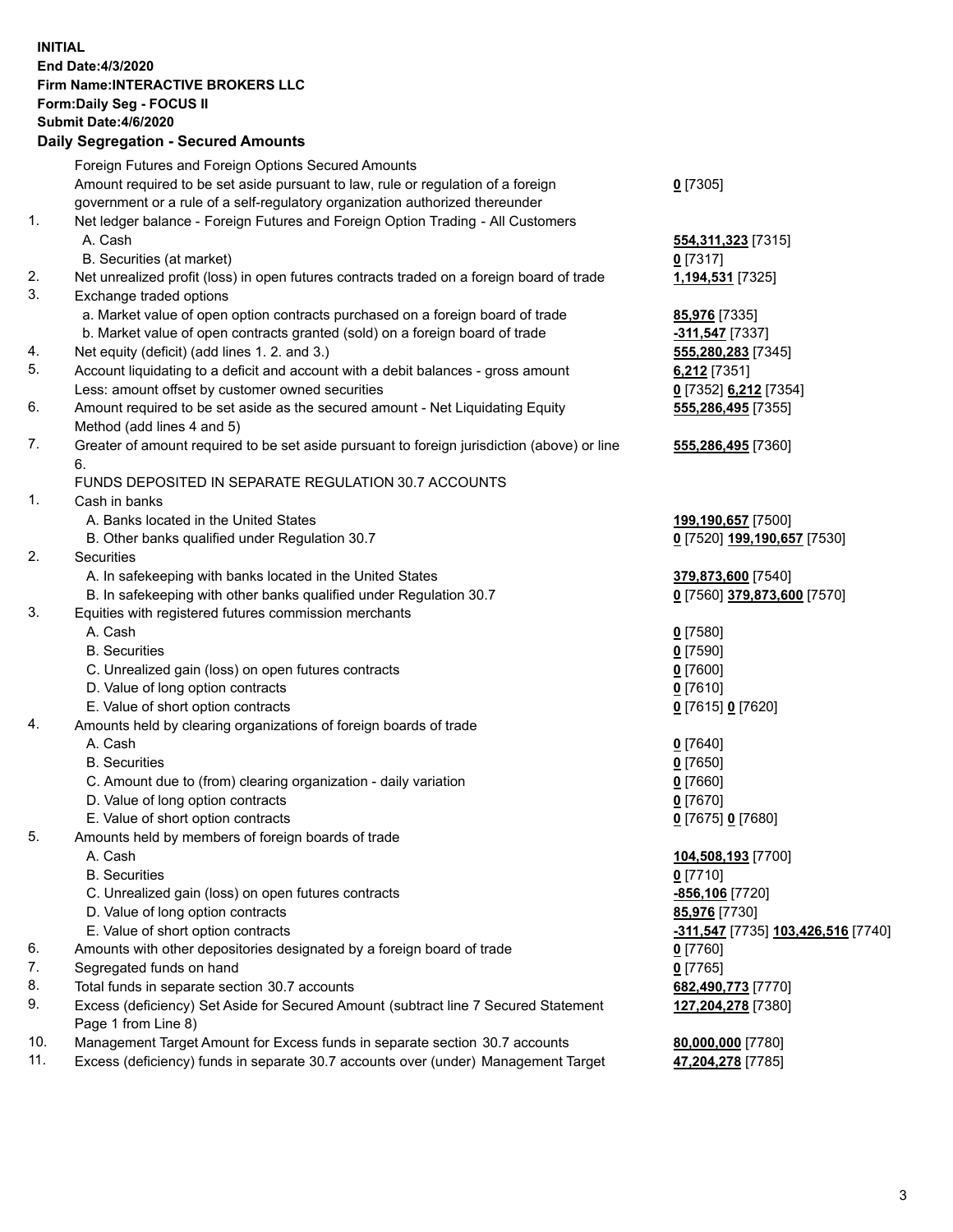|     | <b>INITIAL</b>                                                                                 |                           |
|-----|------------------------------------------------------------------------------------------------|---------------------------|
|     | <b>End Date:4/3/2020</b>                                                                       |                           |
|     | <b>Firm Name:INTERACTIVE BROKERS LLC</b>                                                       |                           |
|     | Form: Daily Seg - FOCUS II                                                                     |                           |
|     | <b>Submit Date: 4/6/2020</b>                                                                   |                           |
|     | Daily Segregation - Segregation Statement                                                      |                           |
|     | SEGREGATION REQUIREMENTS(Section 4d(2) of the CEAct)                                           |                           |
| 1.  | Net ledger balance                                                                             |                           |
|     | A. Cash                                                                                        | 6,213,198,625 [7010]      |
|     | B. Securities (at market)                                                                      | $0$ [7020]                |
| 2.  | Net unrealized profit (loss) in open futures contracts traded on a contract market             | $-53,226,657$ [7030]      |
| 3.  | Exchange traded options                                                                        |                           |
|     | A. Add market value of open option contracts purchased on a contract market                    | 393,625,968 [7032]        |
|     | B. Deduct market value of open option contracts granted (sold) on a contract market            | -399,439,052 [7033]       |
| 4.  | Net equity (deficit) (add lines 1, 2 and 3)                                                    | 6,154,158,884 [7040]      |
| 5.  | Accounts liquidating to a deficit and accounts with                                            |                           |
|     | debit balances - gross amount                                                                  | 5,376,751 [7045]          |
|     | Less: amount offset by customer securities                                                     | 0 [7047] 5,376,751 [7050] |
| 6.  | Amount required to be segregated (add lines 4 and 5)                                           | 6,159,535,635 [7060]      |
|     | FUNDS IN SEGREGATED ACCOUNTS                                                                   |                           |
| 7.  | Deposited in segregated funds bank accounts                                                    |                           |
|     | A. Cash                                                                                        | 2,903,207,072 [7070]      |
|     | B. Securities representing investments of customers' funds (at market)                         | 1,936,458,510 [7080]      |
|     | C. Securities held for particular customers or option customers in lieu of cash (at            | $0$ [7090]                |
|     | market)                                                                                        |                           |
| 8.  | Margins on deposit with derivatives clearing organizations of contract markets                 |                           |
|     | A. Cash                                                                                        | 411,771,458 [7100]        |
|     | B. Securities representing investments of customers' funds (at market)                         | 1,159,765,038 [7110]      |
|     | C. Securities held for particular customers or option customers in lieu of cash (at<br>market) | $0$ [7120]                |
| 9.  | Net settlement from (to) derivatives clearing organizations of contract markets                | -2,230,378 [7130]         |
| 10. | Exchange traded options                                                                        |                           |
|     | A. Value of open long option contracts                                                         | 390, 341, 814 [7132]      |
|     | B. Value of open short option contracts                                                        | -396,154,905 [7133]       |
| 11. | Net equities with other FCMs                                                                   |                           |
|     | A. Net liquidating equity                                                                      | $0$ [7140]                |
|     | B. Securities representing investments of customers' funds (at market)                         | 0 [7160]                  |
|     | C. Securities held for particular customers or option customers in lieu of cash (at            | $0$ [7170]                |
|     | market)                                                                                        |                           |
| 12. | Segregated funds on hand                                                                       | $0$ [7150]                |
| 13. | Total amount in segregation (add lines 7 through 12)                                           | 6,403,158,609 [7180]      |
| 14. | Excess (deficiency) funds in segregation (subtract line 6 from line 13)                        | 243,622,974 [7190]        |
| 15. | Management Target Amount for Excess funds in segregation                                       | 155,000,000 [7194]        |
| 16. | Excess (deficiency) funds in segregation over (under) Management Target Amount                 | 88,622,974 [7198]         |

Excess